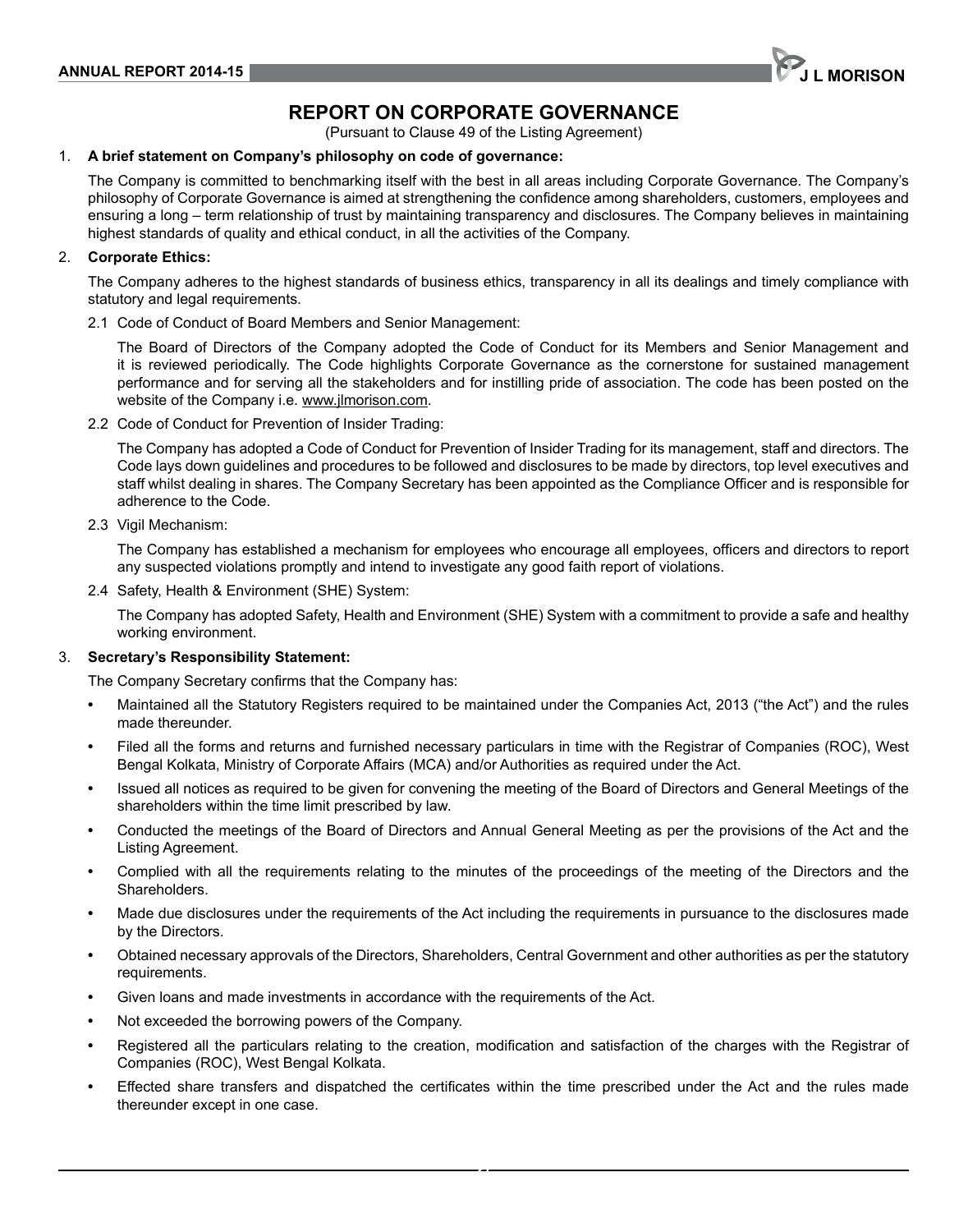

- **•** Complied with all the requirements of the Listing Agreement entered into with the Stock Exchanges wherever the Company's shares are listed.
- **•** The Company has also complied with the requirements prescribed by Securities and Exchange Board of India (SEBI) and other statutory authorities and also the requirements under the Act and related statutes in force.

#### 4. **BoARD oF DIReCtoRs:**

#### a) **Composition:**

The Board of Directors provides strategic direction and thrust to the operations of the Company. As on 31<sup>st</sup> March, 2015, the Board of Directors comprised of total five Directors, out of which two are Independent Directors, two are Executive Directors and one is Non-Executive Non Independent Director. Mr. Varunn Mody, Non-Executive Director resigned from directorship of the Company on 29th May, 2014. Mrs. Sakshi Mody and Mr. Brij Gopal Roy were appointed as an Additional Executive Director and as Additional Independent Directors of the Company respectively w.e.f. 29th May, 2014. Further, Mr. Brij Gopal Roy, Independent Director and Mr. Bipin Vengsarkar, Executive Director of the Company resigned from the Directorship of the Company on 15th December, 2014 and 24th December, 2014 respectively. Mr. Sandip Das and Mr. Dinesh Sharma were appointed on the Board as Additional Executive Director and Additional Independent Director of the Company respectively w.e.f. 24th December, 2014. Further, Mr. Atul Tandan, Independent Director of the Company, ceased to be associated with the Company w.e.f.1st March, 2015 due to his sad demise. The Board of Directors of the Company in its Board Meeting held on 20th May, 2015 has appointed Mr. Chakrapani Brajesh Misra as an Additional Independent Director of the Company, within the stipulated period of 3 months as per the provision of the Listing Agreement, hence the Company has complied with the provisions of Clause 49 of the Listing Agreement with respect to composition of the Board.

None of the Independent Directors has any other material pecuniary relationship or transaction with the Company, its Promoters, its Directors, its senior management, which would affect their independence.

Further, none of the Directors on the Board is a member of more than 10 Committees and Chairman in more than 5 Committees, across all companies in which they are director.

#### b) **Board Procedure:**

The agenda is prepared in consultation with the Chairman of the Board and the Chairman of the other Committees. The agenda for the meetings of the Board and its Committees, together with the appropriate supporting documents, are circulated well in advance of the meeting.

Matters discussed at Board meeting generally relates to Company's performance, quarterly /half yearly results of the Company, review of the reports of the Internal Auditors, Audit Committee and compliances with their recommendations, suggestions, non-compliance of any regulatory, statutory or listing requirements etc.

#### **Attendance at the Board Meetings and the last Annual General Meeting:**

The Board Meeting dates are decided well in advance and communicated to Directors to enable them to plan for their schedule in order to attend the meetings.

The details of composition and category of Directors, their attendance at each Board meeting held during the financial year 2014-2015 and at the last Annual General Meeting, their directorships in other companies and membership / chairmanship in Committees are as follows:

| Name of Director                                                  | Category                                                 | No. of<br><b>Board</b>  | <b>Attendance</b><br>particulars |                    | No. of<br>other      |                        | <b>Committee Positions</b><br>(including Company) |
|-------------------------------------------------------------------|----------------------------------------------------------|-------------------------|----------------------------------|--------------------|----------------------|------------------------|---------------------------------------------------|
|                                                                   |                                                          | <b>Meetings</b><br>held | <b>Board</b><br>Meetina          | Last<br><b>AGM</b> | <b>Directorships</b> | <b>Member</b><br>ships | Chairman                                          |
| Mr. Raghu Nandan Mody                                             | Chairman &<br>Promoter                                   | 6                       | 2                                | Yes                | 3                    | 3                      |                                                   |
| Mr. Varunn Mody<br>(upto 29 <sup>th</sup> May, 2014)              | Non-Executive<br>Director &<br>Promoter                  |                         |                                  | N.A.               |                      |                        |                                                   |
| Mrs. Sakshi Mody<br>(appointed w.e.f.<br>29th May, 2014)          | <b>Executive</b><br>Director -<br>Strategy &<br>Promoter | 6                       | 6                                | <b>Yes</b>         | 2                    |                        |                                                   |
| Mr. Bipin Vengsarkar<br>(upto 24 <sup>th</sup> December,<br>2014) | Executive<br>Director & CEO                              | 4                       | 4                                | Yes                |                      |                        |                                                   |
| Mr. Sandip Das<br>(w.e.f. 24 <sup>th</sup> December,<br>2014)     | Executive<br>Director & CEO                              | 1                       | 1                                | <b>NA</b>          |                      | 2                      |                                                   |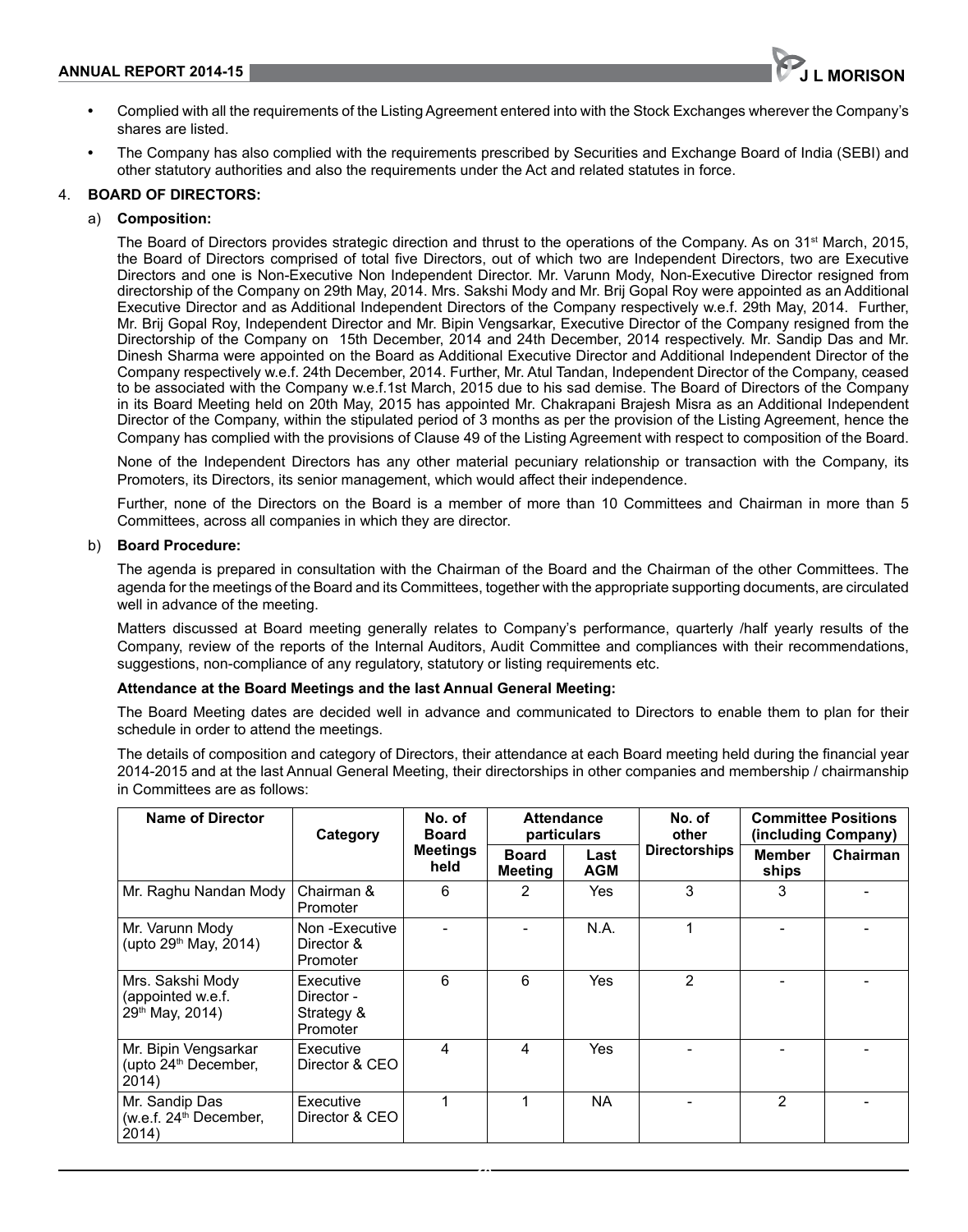| Name of Director                                                          | Category                       | No. of<br><b>Board</b>  | <b>Attendance</b><br>particulars |                    |                      |                        | No. of<br>other |  | <b>Committee Positions</b><br>(including Company) |
|---------------------------------------------------------------------------|--------------------------------|-------------------------|----------------------------------|--------------------|----------------------|------------------------|-----------------|--|---------------------------------------------------|
|                                                                           |                                | <b>Meetings</b><br>held | <b>Board</b><br><b>Meeting</b>   | Last<br><b>AGM</b> | <b>Directorships</b> | <b>Member</b><br>ships | Chairman        |  |                                                   |
| Mr. Sanjay Kothari                                                        | Independent<br>Director        | 6                       | 4                                | No.                | 2                    |                        | 3               |  |                                                   |
| Mr. Dinesh Sharma<br>(w.e.f. $24th$ December,<br>2014)                    | Independent<br>Director        |                         |                                  | <b>NA</b>          |                      | 2                      |                 |  |                                                   |
| Mr. Atul Tandan<br>(upto 28 <sup>th</sup> February, 2015                  | Independent<br><b>Director</b> | 6                       | 4                                | No.                |                      |                        |                 |  |                                                   |
| Mr. Brij Gopal Roy (w.e.f.<br>29th May, 2014 upto 14th<br>December, 2014) | Independent<br>Director        | 3                       | 2                                | Yes                |                      |                        |                 |  |                                                   |

- 1. The directorship held by Directors as mentioned above do not include Directorships of Foreign Companies, Section 8 Companies and Private Companies.
- 2. Membership/Chairmanship of only the Audit Committee and Stakeholders' Relationship Committee of all Public Limited Companies has been considered.

## **• Number and date of Board Meetings held:**

Six Board Meetings were held during the year 2014-2015. The dates on which the meetings were held are as follows:

| Date of Board Meeting            | <b>Strength of the Board</b> | No. of Directors present |
|----------------------------------|------------------------------|--------------------------|
| 29 <sup>th</sup> May, 2014       |                              |                          |
| 11 <sup>th</sup> August, 2014    |                              |                          |
| 11 <sup>th</sup> September, 2014 |                              |                          |
| 7 <sup>th</sup> November, 2014   |                              |                          |
| 24th December, 2014              |                              |                          |
| 13 <sup>th</sup> February, 2015  |                              |                          |

## 5. **Audit Committee:**

#### **Composition:**

The Audit Committee comprised of Mr. Sanjay Kothari as Chairman of the committee, Mr. Dinesh Sharma and Mr. Sandip Das as its members.

#### *Brief description of terms of reference:*

The terms of reference of this Committee are wide. Besides having access to all the required information from within the Company, the Committee acts as a link between the Statutory and Internal Auditors and the Board of Directors of the Company. The brief description of terms of reference is as follows:

- **•** Overseeing the Company's financial reporting process and the disclosure of its financial information to ensure that the financial statement is correct, sufficient and credible.
- **•** Reviewing with management, the annual financial statements before submission to the Board for approval with particular reference to:

Matters required to be included in the Directors' Responsibility Statement are included in the Directors' Report in terms of Section 134 (5) of the Companies Act, 2013.

- $\triangleright$  Changes, if any, in accounting policies and practices and reasons for the same. Major accounting entries involving estimates based on the exercise of judgment by the management.
- $\triangleright$  Significant adjustments made in the financial statements arising out of audit findings.
- $\triangleright$  Compliance with listing and other legal requirements relating to financial statements.
- $\triangleright$  Disclosure of related party transactions.
- Qualifications in draft audit report.
- **•** Review with management quarterly/half yearly/yearly financial statements before submission to the Board for approval.

- **•** Recommending the appointment/re-appointment/removal of statutory auditors, fixation of audit fees and also approval of payments for any other services.
- **•** Reviewing with management, Statutory and internal auditor's adequacy of the internal control systems.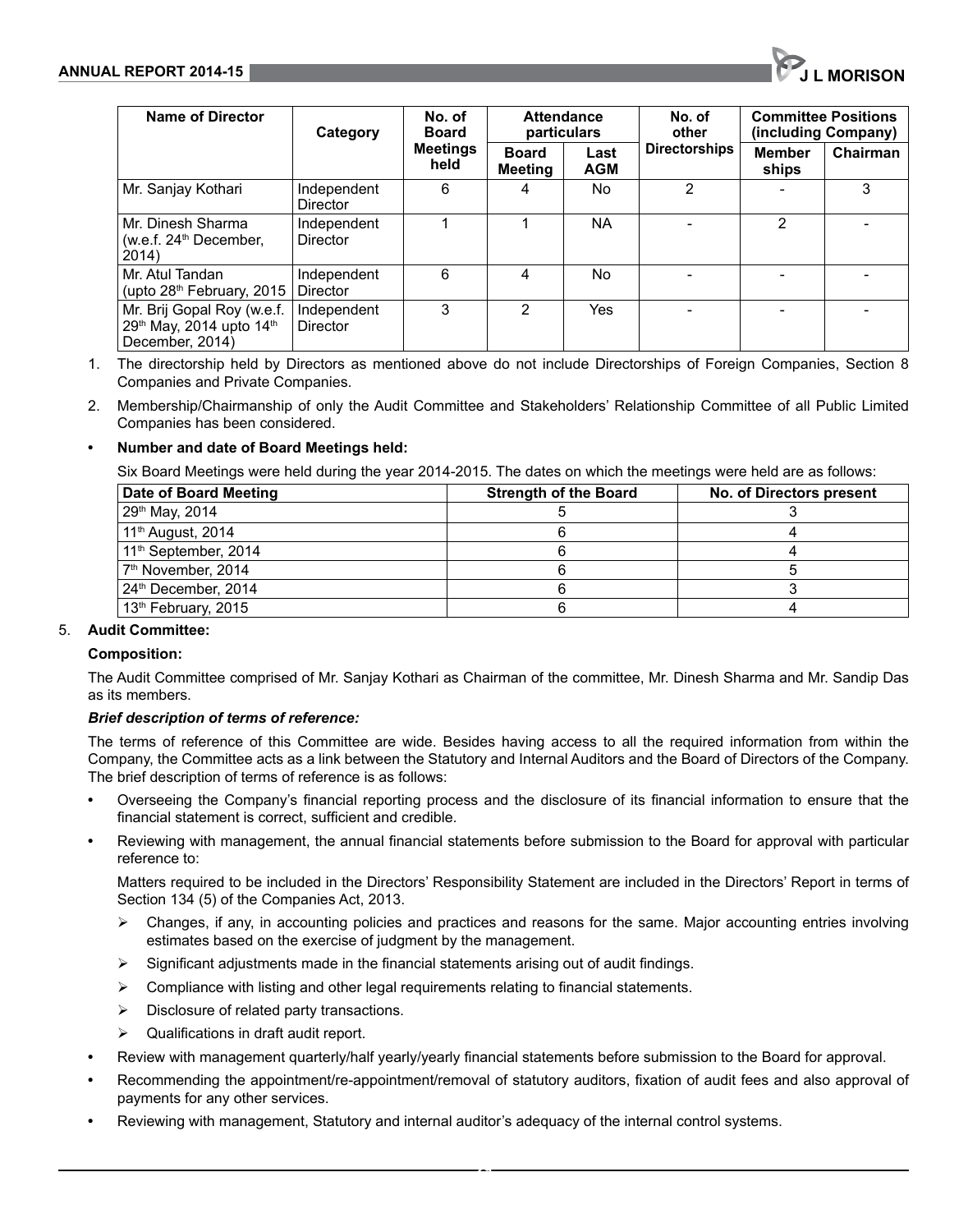

- **•** Discussing with internal and statutory auditors of any significant findings and follow-up thereon and reviewing the reports furnished by them.
- **•** Reviewing the Company's financial and risk management policies.
- **•** Compliance with the Stock Exchanges and legal requirements concerning financial statements.

Carrying out such other function as may be specifically referred to the Committee by the Board of Directors and/ or other Committees of Directors of the Company.

#### *Meeting and attendance during the year:*

The Audit Committee met four times viz.  $29th$  May, 2014, 11<sup>th</sup> August, 2014, 7<sup>th</sup> November, 2014 and 13<sup>th</sup> February, 2015 during the year under review. The number of meetings attended by each member during the year ended 31<sup>st</sup> March, 2015 is as follows:

| Name of the member                                                                          | <b>Designation</b> | <b>No. of Meetings</b> |                 |  |
|---------------------------------------------------------------------------------------------|--------------------|------------------------|-----------------|--|
|                                                                                             |                    | Held                   | <b>Attended</b> |  |
| Mr. Sanjay Kothari                                                                          | Chairman           |                        |                 |  |
| Mr. Atul Tandan (upto 28 <sup>th</sup> February, 2015)                                      | Member             |                        |                 |  |
| Mr. Raghu Nandan Mody (upto 29 <sup>th</sup> May, 2014)                                     | Member             |                        |                 |  |
| Mr. Brij Gopal Roy (w.e.f. 29 <sup>th</sup> May, 2014 upto 14 <sup>th</sup> December, 2014) | Member             |                        |                 |  |
| Mr. Dinesh Sharma (w.e.f. 24 <sup>h</sup> December, 2014)                                   | Member             |                        |                 |  |

Mr. Kuldip Balasia, Company Secretary of the Company acts as Secretary to the Committee.

#### 6. **nomination and Remuneration Committee:**

#### **Composition:**

The Nomination and Remuneration Committee comprises of Mr. Sanjay Kothari as Chairman of the committee, Mr. Raghu Nandan Mody and Mr. Dinesh Sharma as its members.

#### *Brief description of terms of reference:*

The broad terms of reference of the Nomination and Remuneration Committee are to recommend the Company's policy on remuneration packages for the Managing Director / Executive Directors, reviewing the structures, design and implementation of remuneration policy in respect of key management personnel.

#### *Meeting and attendance during the year:*

The Nomination and Remuneration Committee met thrice during the year viz.  $29<sup>th</sup>$  May, 2014, 24<sup>th</sup> December, 2014 and 13<sup>th</sup> February, 2015. The composition of the Committee as on 31<sup>st</sup> March, 2015 and number of meetings attended by each member during the financial year ended on that date is as follows:

| Name of the member                                                                              | <b>Designation</b>                                | <b>No. of Meetings</b> |                 |
|-------------------------------------------------------------------------------------------------|---------------------------------------------------|------------------------|-----------------|
|                                                                                                 |                                                   | Held                   | <b>Attended</b> |
| Mr. Atul Tandan (upto 28 <sup>th</sup> February, 2015)                                          | Chairman                                          |                        |                 |
| Mr. Sanjay Kothari                                                                              | Chairman<br>(w.e.f. 10 <sup>th</sup> March, 2015) |                        |                 |
| Mr. Raghu Nandan Mody (upto 29 <sup>th</sup> May, 2014 and w.e.f. 10 <sup>th</sup> March, 2015) | Member                                            |                        |                 |
| Mr. Dinesh Sharma (w.e.f. 24 <sup>th</sup> December, 2014)                                      | Member                                            |                        |                 |

Mr. Kuldip Balasia, Company Secretary of the Company acts as Secretary to the Committee.

None of the Non - Executive Directors is being paid any remuneration except sitting fees.

#### **Remuneration Policy**

The Company has formulated a policy on remuneration of Directors and Senior Management Employees. The Remuneration Policy is appended as Annexure with this report .

Details of remuneration/sitting fees paid to Directors during the year ended 31st March, 2015 and shares held by them on that date are as follows: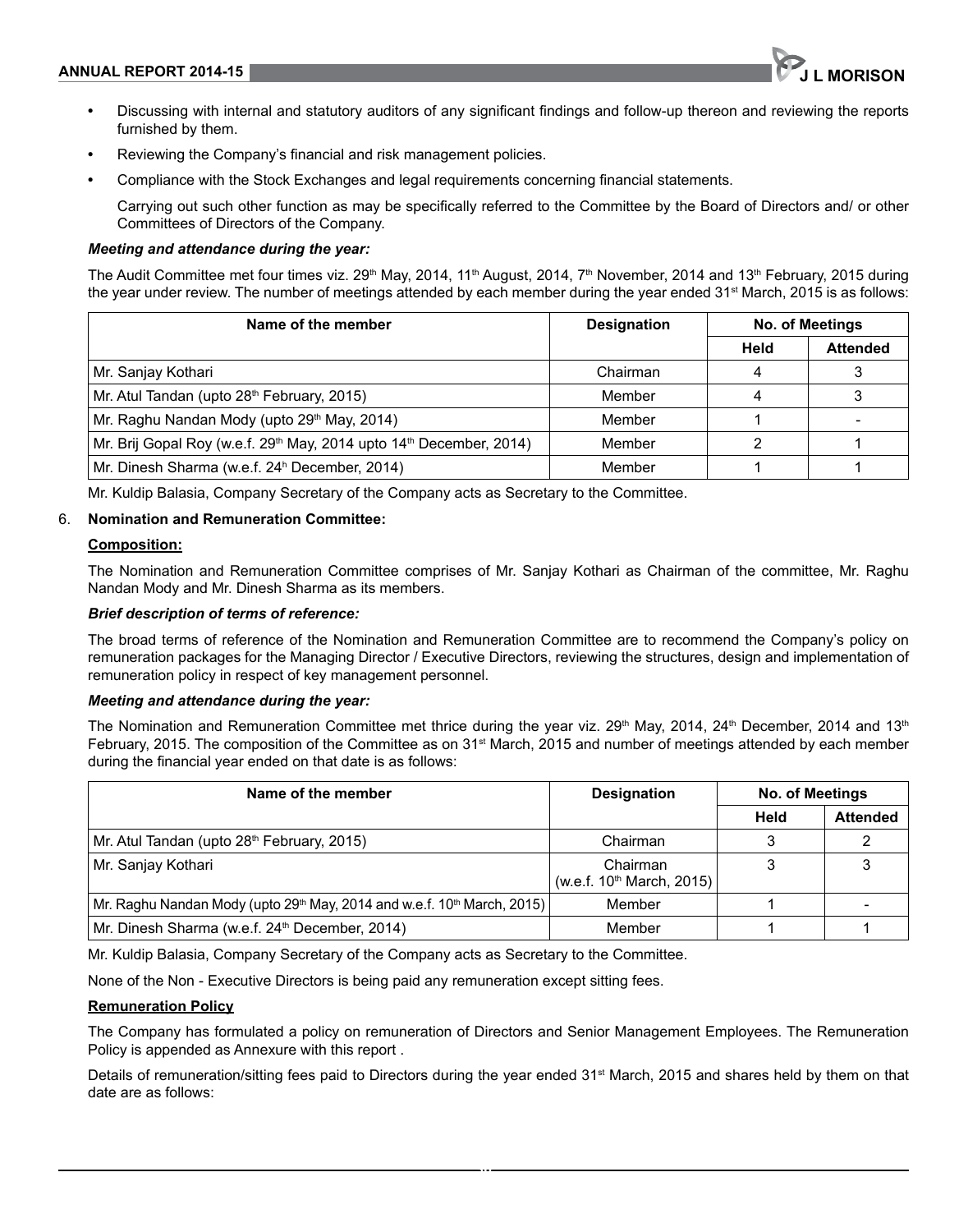# **(Amount in** `**)**

| <b>Name</b>           | <b>Salary</b> | <b>Perquisites or</b><br><b>Allowances</b> | Contribution to<br>PF & others | <b>Commission</b>        | <b>Sitting</b><br>fees | <b>Total</b> | Total no. of l<br>shares held |
|-----------------------|---------------|--------------------------------------------|--------------------------------|--------------------------|------------------------|--------------|-------------------------------|
| Mr. Raghu Nandan Mody |               |                                            |                                | $\overline{\phantom{0}}$ | 10.000                 | 10,000       | 250                           |
| Mr. Sanjay Kothari    |               |                                            |                                | $\overline{\phantom{0}}$ | 54,000                 | 54,000       |                               |
| Mr. Sandip Das        | 5,05,000      | 1,71,342                                   | 60,600                         |                          |                        | 7,36,942     |                               |
| Mr. Dinesh Sharma     |               |                                            |                                |                          | 16,000                 | 16,000       |                               |
| Mrs. Sakshi Mody      | 20,88,932     | 5,49,540                                   | 2,50,672                       |                          |                        | 28,89,144    |                               |
| Mr. Atul Tandan       |               |                                            |                                | $\overline{\phantom{0}}$ | 53,000                 | 53,000       | 100                           |
| Mr. Varunn Mody       |               |                                            |                                |                          |                        |              | 135                           |
| Mr. Bipin Vengsarkar  | 10,69,866     | 9,26,395                                   | 1,28,384                       |                          |                        | 21,24,645    |                               |
| Mr. Brij Gopal Roy    |               |                                            |                                |                          | 20,000                 | 20,000       |                               |

The Non-Executive Directors did not draw any remuneration from the Company. Sitting fees to Non-executive Independent Directors is being paid at the rate of  $\bar{\tau}$  5,000/- for each meeting of the Board, Audit Committee, Stakeholders' Relationship Committee Nomination and  $\bar{\tau}$  1,000/- for each Nomination and Remuneration Committee attended by them.

The tenure of office of the Executive Directors is for three years from their respective dates of appointment and can be terminated by either party giving 90 days notice in there is no separate provision for payment of severance fees.

#### 7. **stakeholders' Relationship Committee:**

#### **Composition:**

The Stakeholders' Relationship Committee comprises of Mr. Sanjay Kothari as Chairman of the committee, Mr. Dinesh Sharma and Mr. Sandip Das as its members.

Mr. Kuldip Balasia - Company Secretary is the Compliance Officer of the Company. His address and contact details are given below:

Address : Rasoi Court, 20, Sir R.N. Mukherjee Road, Kolkata – 700 001

Phone : 033 22480114/22480115

Fax : 033 22481200

Email : investors@jlmorison.com

The Stakeholders' Relationship Committee met four times viz. 29<sup>th</sup> May, 2014, 11<sup>th</sup> August, 2014, 7<sup>th</sup> November, 2014 and 13<sup>th</sup> February, 2015 during the year under review. The composition of the Committee as on 31<sup>st</sup> March, 2015 and the number of meetings attended by each member during the year ended on that date is as follows:

| Name of the Member                                                                         | <b>Designation</b> | <b>No. of Meetings</b> |                 |  |
|--------------------------------------------------------------------------------------------|--------------------|------------------------|-----------------|--|
|                                                                                            |                    | Held                   | <b>Attended</b> |  |
| Mr. Atul Tandan (upto 28 <sup>th</sup> February, 2015)                                     | Chairman           |                        |                 |  |
| Mr. Raghu Nandan Mody (upto 29th May, 2014)                                                | Member             |                        |                 |  |
| Mr. Sanjay Kothari                                                                         | Chairman           |                        |                 |  |
| Mr. Brij Gopal Roy(w.e.f. 29 <sup>th</sup> May, 2014 upto 14 <sup>th</sup> December, 2014) | Member             |                        |                 |  |
| Mr. Dinesh Sharma (w.e.f. 24 <sup>th</sup> December, 2014)                                 | Member             |                        |                 |  |
| Mr. Sandip Das (w.e.f. 10th March, 2015)                                                   | Member             |                        |                 |  |

The Committee meets as and when required to deal with the matters relating to monitoring and redressal of complaints from shareholders relating to transfer, non -receipt of Annual Report, etc.

The Committee is also empowered to consider and approve the physical transfers, transmissions, transposition, issue of duplicate certificates, consolidation / split / renewal of share certificates etc.

| $\vert$ At the beginning of the year $\vert$ Received during the year | Resolved during the year | Pendina |
|-----------------------------------------------------------------------|--------------------------|---------|
|                                                                       |                          |         |

**31**

There were no share transfers pending for registration for more than 15 days as on 31<sup>st</sup> March, 2015.

Mr. Kuldip Balasia, Company Secretary of the Company acts as Secretary to the Committee.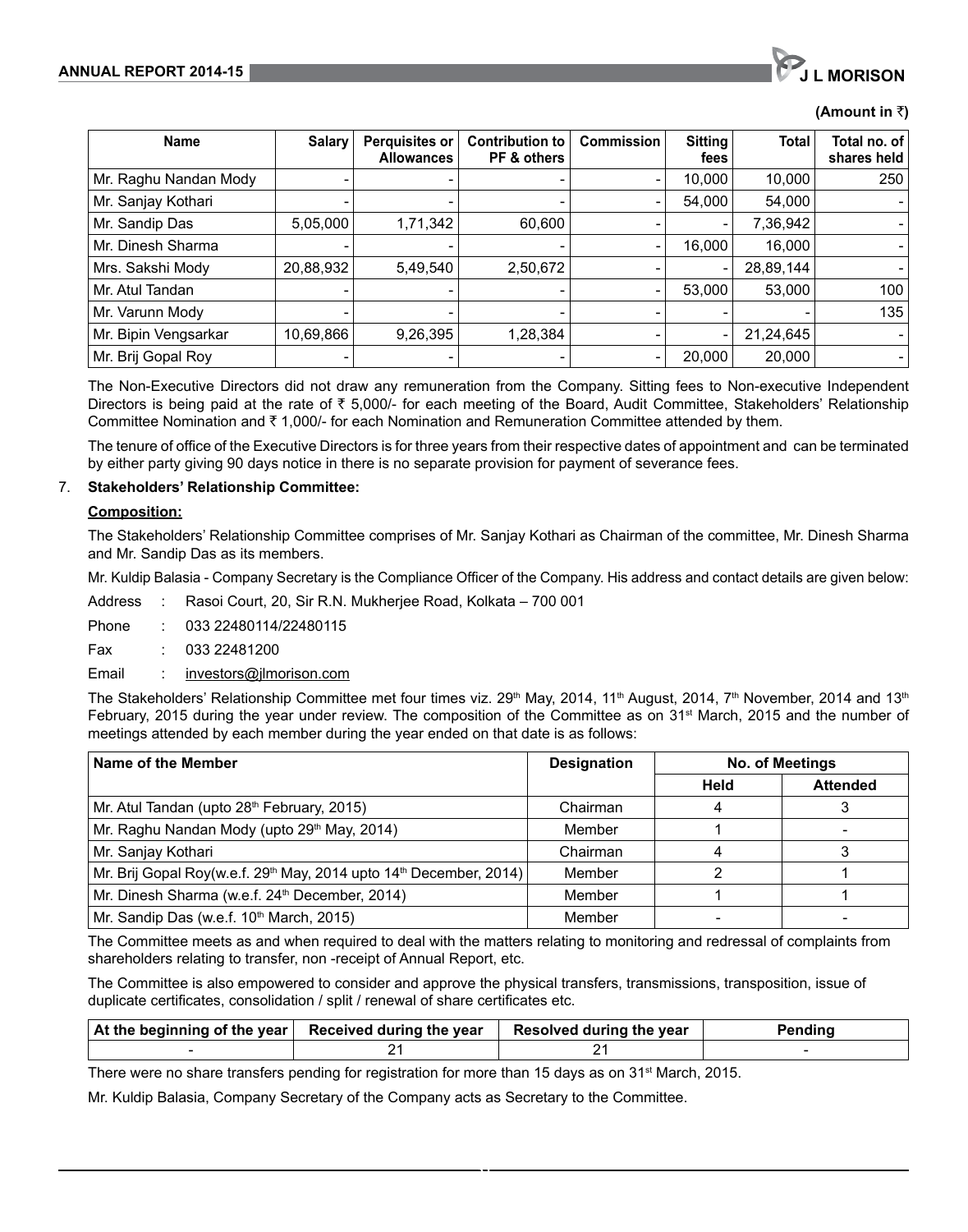# **ANNUAL REPORT 2014-15 Julie 2014-15 Julie 2014-15**

# 8. **General Body Meetings:**

• *Location and time, where last three Annual General Meetings (AGM) held:*

| Financial year | Time       | <b>Date</b>                                   | Location                                             |
|----------------|------------|-----------------------------------------------|------------------------------------------------------|
| 2011-12        | 11.00 a.m. | 13 <sup>th</sup> September, 2012              | Kala Kunj, 48, Shakespeare Sarani, Kolkata - 700 017 |
| 2012-13        | 11.30 a.m. | <sup>1</sup> 24 <sup>th</sup> September, 2013 | Kala Kunj, 48, Shakespeare Sarani, Kolkata - 700 017 |
| 2013-14        | 11.00 a.m. | 11 <sup>th</sup> September, 2014              | Kala Kunj, 48, Shakespeare Sarani, Kolkata - 700 017 |

#### • *Special resolutions at last three AGMs***:**

| <b>AGM</b>                       | <b>Particulars of Special Resolutions</b>                                                                                                                                                                                                                                                                    |
|----------------------------------|--------------------------------------------------------------------------------------------------------------------------------------------------------------------------------------------------------------------------------------------------------------------------------------------------------------|
| 13 <sup>th</sup> September, 2012 | For approving the appointment of Mr. Sohan Sarda as Manager of the Company.                                                                                                                                                                                                                                  |
|                                  | For approving the appointment of Mrs. Sakshi Mody, relative of Directors as General Manager-<br>2.<br>Corporate of the Company.                                                                                                                                                                              |
| 24 <sup>th</sup> September, 2013 | No special resolution was passed                                                                                                                                                                                                                                                                             |
| 11 <sup>th</sup> September, 2014 | Appointment of Mr. Bipin Vengsarkar as an Executive Director of the Company for a period of 3<br>(three) years w. e. f. $1st$ November, 2013                                                                                                                                                                 |
|                                  | Appointment of Mrs. Sakshi Mody as an Executive Director of the Company for a period of 3<br>2.<br>(three) years w. e. f. $29th$ May, 2014                                                                                                                                                                   |
|                                  | Authority to the Board of Directors to borrow money, whether secured or unsecured, exceeding<br>3.<br>aggregate of the paid up capital and free reserves subject to maximum limit of $\bar{\tau}$ 100 Crores.                                                                                                |
|                                  | Authority to the Board of Directors to create mortgages/charges/hypothecation on all or any of<br>4.<br>the immovable and/or movable assets of the Company, both present and future upto an amount<br>as approved by the shareholders of the company under section $180(1)(c)$ of the Companies Act,<br>2013 |
|                                  | 5.<br>Adoption of new set of Articles of Association of the Company.                                                                                                                                                                                                                                         |
|                                  | Authority to the Board of Directors of the Company to keep the Registers, Returns etc. at a place<br>6.<br>other than the Registered Office of the Company.                                                                                                                                                  |

# **Postal Ballot:**

During the year under review, the Company successfully completed one postal ballot process. The details of the postal ballot process are as follows:

The Company dispatched the Postal Ballot notice to its shareholders on  $2<sup>nd</sup>$  January, 2015. The voting under the postal ballot was kept open from 2<sup>nd</sup> January, 2015 to 31<sup>st</sup> January, 2015 (both physically and through electronic mode). The Postal Ballot process was undertaken in accordance with the provisions of Section 110 of the Companies Act, 2013 read with Companies (Management and Administration) Rules, 2014. CS Manish L Ghia, Partner, M/s. Manish Ghia & Associates, Practicing Company Secretaries, Mumbai was appointed as Scrutinizer for conducting the Postal Ballot process in fair and transparent manner. The result of the Postal Ballot was announced on 4<sup>th</sup> February, 2015. The details of the resolutions passed through postal ballot and the voting pattern for the same is as follows:

# **Voting results:**

| Sr.            | <b>Business</b>                                                                                                                                                                                                                                                                                                  | No. of Shareholders voted                       |              | <b>Votes</b> |                     | Valid votes cast   |                  |
|----------------|------------------------------------------------------------------------------------------------------------------------------------------------------------------------------------------------------------------------------------------------------------------------------------------------------------------|-------------------------------------------------|--------------|--------------|---------------------|--------------------|------------------|
| No.            |                                                                                                                                                                                                                                                                                                                  | (both physically and through<br>electronic mode |              |              |                     |                    |                  |
|                |                                                                                                                                                                                                                                                                                                                  | <b>Total</b><br>received                        | <b>Valid</b> | <b>Total</b> | <b>Valid</b>        | In favour          | <b>Against</b>   |
| $\mathbf{1}$ . | Special Resolution under Section 13 of<br>the Companies Act, 2013 for alteration<br>of Objects Clause of the Memorandum of<br>Association of the Company by inserting<br>the new sub-clauses "za" and "zb".                                                                                                      | 99                                              | 94           | 78,550       | 78,396<br>$(100\%)$ | 78,356<br>(99.95%) | 40<br>$(0.05\%)$ |
| 2.             | Special Resolution under Section 188 of<br>the Companies Act, 2013 for approval of<br>the Agreement for Purchase of Goods<br>dated 14 <sup>th</sup> June, 2013 entered into with<br>Leaders Healthcare Limited, a group<br>company, valid for the period from 14th<br>June, 2013 to 31 <sup>st</sup> July, 2023. | 99                                              | 94           | 78.550       | 78,396<br>$(100\%)$ | 78,304<br>(99.88%) | 92<br>$(0.12\%)$ |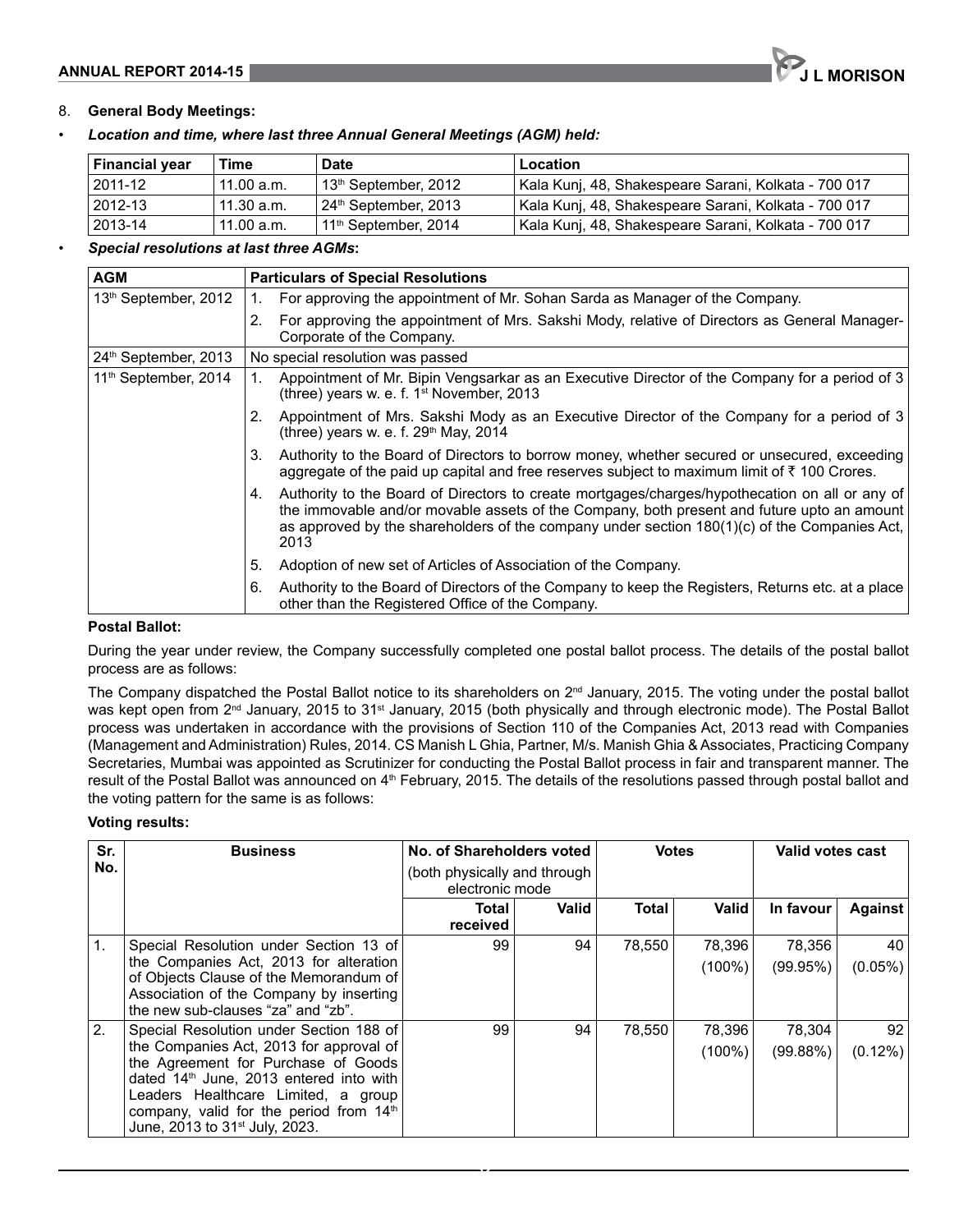

The aforesaid resolutions were passed with requisite majority.

None of the businesses proposed to be transacted in the ensuing Annual General Meeting require passing a Special Resolution through Postal Ballot.

#### 9. **Disclosures:**

#### a) **Related party transactions:**

Related party transactions are defined as transactions of the Company had with promoters, directors or with their relatives etc.

The details of transactions with the related parties, as per the requirements of the Accounting Standard 18, are disclosed in Notes on Accounts, forming part of the Annual Report.

None of the transactions with any of the related parties were in conflict with the interest of the Company.

The policy on dealing with Related Party Transaction is available on Company's website at www.jlmorison.com under Investor Relation Section.

#### b) **Compliance by the Company:**

The Company has complied with all the requirements of listing agreements entered into with the Stock Exchanges, SEBI and other statutory authorities on all matters relating to capital market during the last three years. No penalties or strictures have been imposed on the Company by the Stock Exchanges, SEBI or other statutory Authorities.

#### c) **Whistle-Blower Policy/Vigil Mechanism and affirmation that no personnel have been denied access to the Audit Committee:**

The Company has established a mechanism for employees to report concerns about unethical behavior, actual or suspected fraud, or violation of code of conduct or ethics policy. The mechanism also provides for adequate safeguards against victimization of employees who avail of the mechanism and also provide for direct access to the Chairman of the Audit Committee in the exceptional cases. we affirm that during the financial year 2014-15, no employee was denied access to the Audit Committee.

#### d) **Code of Conduct:**

The Company has laid down a Code of Conduct for the Directors and Senior Management Personnel of the Company and the same is hosted on the Company is website www.jlmorison.com under Investors Relation Section. A declaration to the effect that the Directors, Senior Managerial personnel and employees have adhered to the same, signed by Mr. Sandip Das, Executive Director & CEO of the Company forms part of this Annual Report, which along with the certificate from Auditors of the Company on compliance of Clause 49 of the Listing Agreement by the Company is annexed to this Annual Report. The Code of Conduct for Board of Directors and Senior Management is hosted on the Company's website www.jlmorison.com

#### e) **Disclosure of Accounting treatment:**

In the preparation of the financial statement, the Company has followed accounting standards issued by Institute of the Chartered Accountants of India to the extent applicable.

#### f) **Disclosure of Risk management:**

The Company has initiated the risk assessment and minimization procedure.

## g) **CEO / CFO Certification:**

A certificate from Mr. Sandip Das, Executive Director & Chief Executive Officer and Mr. Sohan Sarda, Chief Financial Officer on the financial statements of the Company for the year ended 31<sup>st</sup> March, 2015 was placed before the Board.

#### h) **Review of Directors' Responsibility statement:**

The Board in its report has confirmed that the annual accounts for the year ended 31<sup>st</sup> March, 2015 have been prepared as per applicable Accounting Standards and policies and that sufficient care has been taken for maintaining adequate accounting records.

#### Details of compliance with mandatory requirements and adoption of the non-mandatory requirements of this **clause:**

The Company has complied with all the mandatory requirements of the Clause 49 of the Listing Agreement. The details of these compliances along with the non-mandatory requirements adopted by the Company have been given in the relevant sections of this report.

#### 10. **MeAns oF CoMMUnICAtIon:**

The Company's quarterly / half yearly/Annual results are published in newspapers viz. Financial Express (English) and Aajkal(Bengali). These results are displayed on the Company's website: www.jlmorison.com under Investor Relation Section.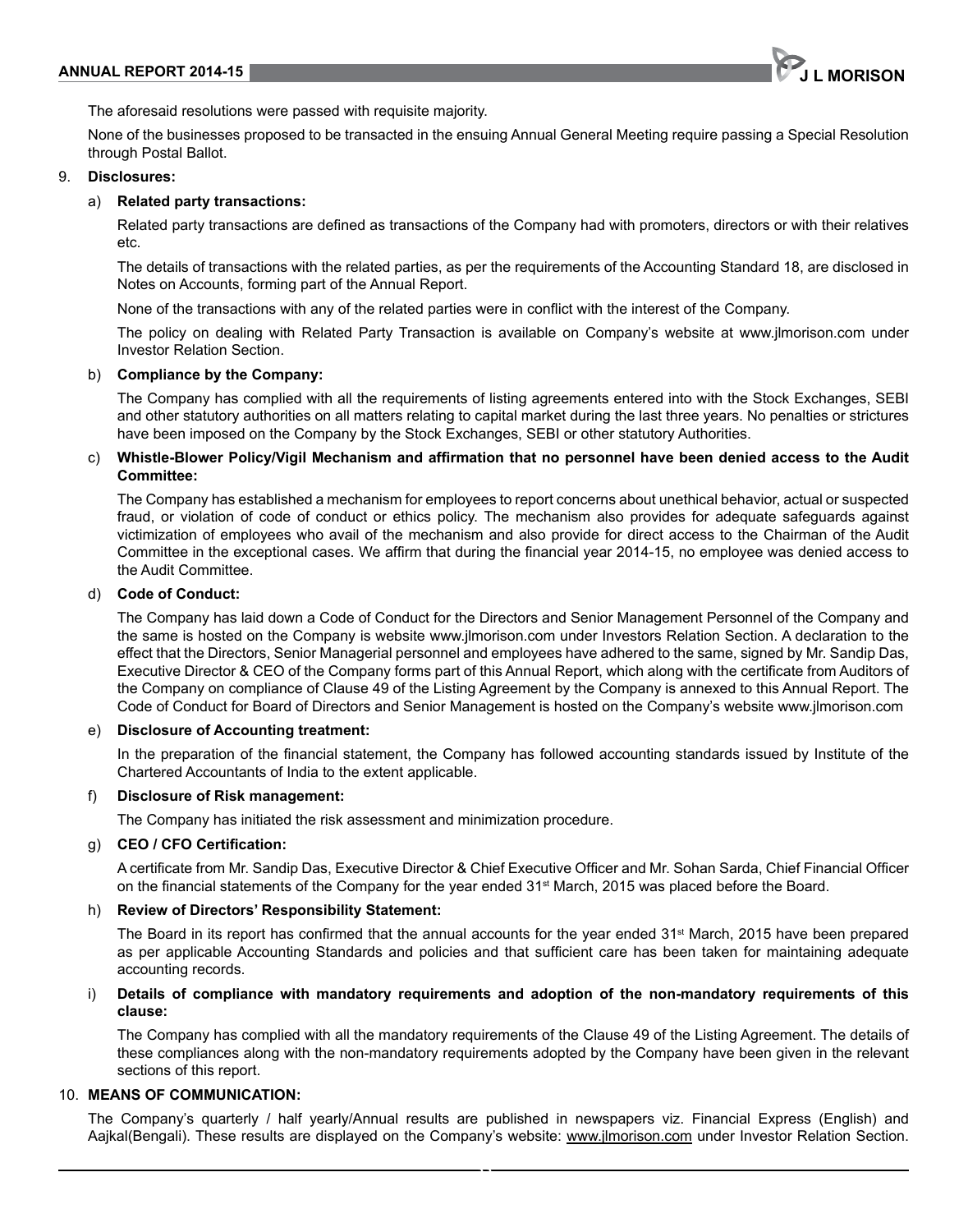The Company has not made any presentations to any Institutional Investor or to the analysts during the year under review.

| News Papers                  | Date of Board meeting           | Date of Publishing              |
|------------------------------|---------------------------------|---------------------------------|
| Aajkal and Financial Express | 29th May, 2014                  | 31 <sup>st</sup> May, 2014      |
|                              | 11 <sup>th</sup> August, 2014   | 13 <sup>th</sup> August, 2014   |
|                              | 7 <sup>th</sup> November, 2014  | 9 <sup>th</sup> November, 2014  |
|                              | 13 <sup>th</sup> February, 2015 | 15 <sup>th</sup> February, 2015 |

**new releases, presentations, among others :** Official news releases and official media releases are sent to Stock Exchanges if any. **Website:** The Company's website (www.jlmorison.com) contains a separate dedicated section 'Investor Relations' where shareholders' information is available. The Company's Annual Report is also available in a user-friendly and downloadable form.

#### 11. **General shareholder information:**

- a. **Annual General Meeting:** 11<sup>th</sup> day of September, 2015 at 11.45 a.m. at Kala Kunj, (Sangit Kala Mandir Trust), 48, Shakespeare Sarani, Kolkata – 700 017.
- b. **Financial Year** : 1st April to 31st March
- c. **Financial Calendar Year 2015-16:**

| Result for the quarter ending June, 2015       |                          | by $14th$ August, 2015             |
|------------------------------------------------|--------------------------|------------------------------------|
| Result for the quarter ending September, 2015  | $\overline{\phantom{m}}$ | by 14 <sup>th</sup> November, 2015 |
| Result for the quarter ending December, 2015   | $\overline{\phantom{m}}$ | by 14 <sup>th</sup> February, 2016 |
| Audited Result for the year ending March, 2016 | $\overline{\phantom{m}}$ | by $30th$ May, 2016.               |
|                                                |                          |                                    |

- d. **Date of Book closure:** 5<sup>th</sup> September, 2015 to 11<sup>th</sup> September, 2015 (both days inclusive)
- e. **Dividend Payment Date:** Credit / Dispatch between 21<sup>st</sup> September, 2015 to 25<sup>th</sup> September, 2015.
- f. **Cut-off date for remote e-voting** The remote e-voting period begins on 8th September, 2015 (10:00 am) and ends on 10<sup>th</sup> September, 2015 (5:00 pm).

# g. **Listing on stock exchanges**:

- a) BSE Limited
- b) The Calcutta Stock Exchange Limited
- c) Bangalore Stock Exchange Limited (delisted w.e.f. 26<sup>th</sup> December, 2014)
- h. **stock Code:**

BSE: 506522

ISIN: INE430D01015

## i. **Listing Fees:**

The Company has paid the listing fees for the year 2015- 16 to all the stock exchanges where the shares are listed.

# j. **stock Market Price Data**:

The monthly high / low of market price of shares traded on the BSE Limited, Mumbai during each month in last financial year are as follows:

| Month           | Share price of the Company on BSE (₹)* |          |          | <b>BSE Sensex (Points)*</b> |           |           |
|-----------------|----------------------------------------|----------|----------|-----------------------------|-----------|-----------|
|                 | High                                   | Low      | Close    | High                        | Low       | Close     |
| April, 2014     | 404.85                                 | 355.10   | 365.00   | 22.939.31                   | 22.197.51 | 22,417.80 |
| May, 2014       | 409.00                                 | 362.10   | 386.75   | 25.375.63                   | 22.277.04 | 24.217.34 |
| June, 2014      | 434.00                                 | 386.20   | 410.00   | 25,725.12                   | 24.270.20 | 25.413.78 |
| July, 2014      | 471.00                                 | 396.25   | 425.00   | 26,300.17                   | 24,892.00 | 25,894.97 |
| August, 2014    | 721.00                                 | 390.55   | 699.55   | 26,674.38                   | 25,232.82 | 26,638.11 |
| September, 2014 | 947.00                                 | 680.00   | 722.95   | 27.354.99                   | 26.220.49 | 26.630.51 |
| October, 2014   | 778.00                                 | 671.50   | 711.40   | 27.894.32                   | 25.910.77 | 27,865.83 |
| November, 2014  | 1.180.00                               | 701.05   | 920.00   | 28.822.37                   | 27.739.56 | 28,693.99 |
| December, 2014  | 1.050.00                               | 800.00   | 946.50   | 28.809.64                   | 26.469.42 | 27.499.42 |
| January, 2015   | 1.596.00                               | 903.00   | 1.330.00 | 29.844.16                   | 26.776.12 | 29,182.95 |
| February, 2015  | 1.690.00                               | 1.206.75 | 1.480.75 | 29,560.32                   | 28,044.49 | 29,361.50 |
| March, 2015     | 1,533.75                               | 1,336.00 | 1,400.75 | 30.024.74                   | 27.248.45 | 27,957.49 |

**34**

\*Source: www.bseindia.com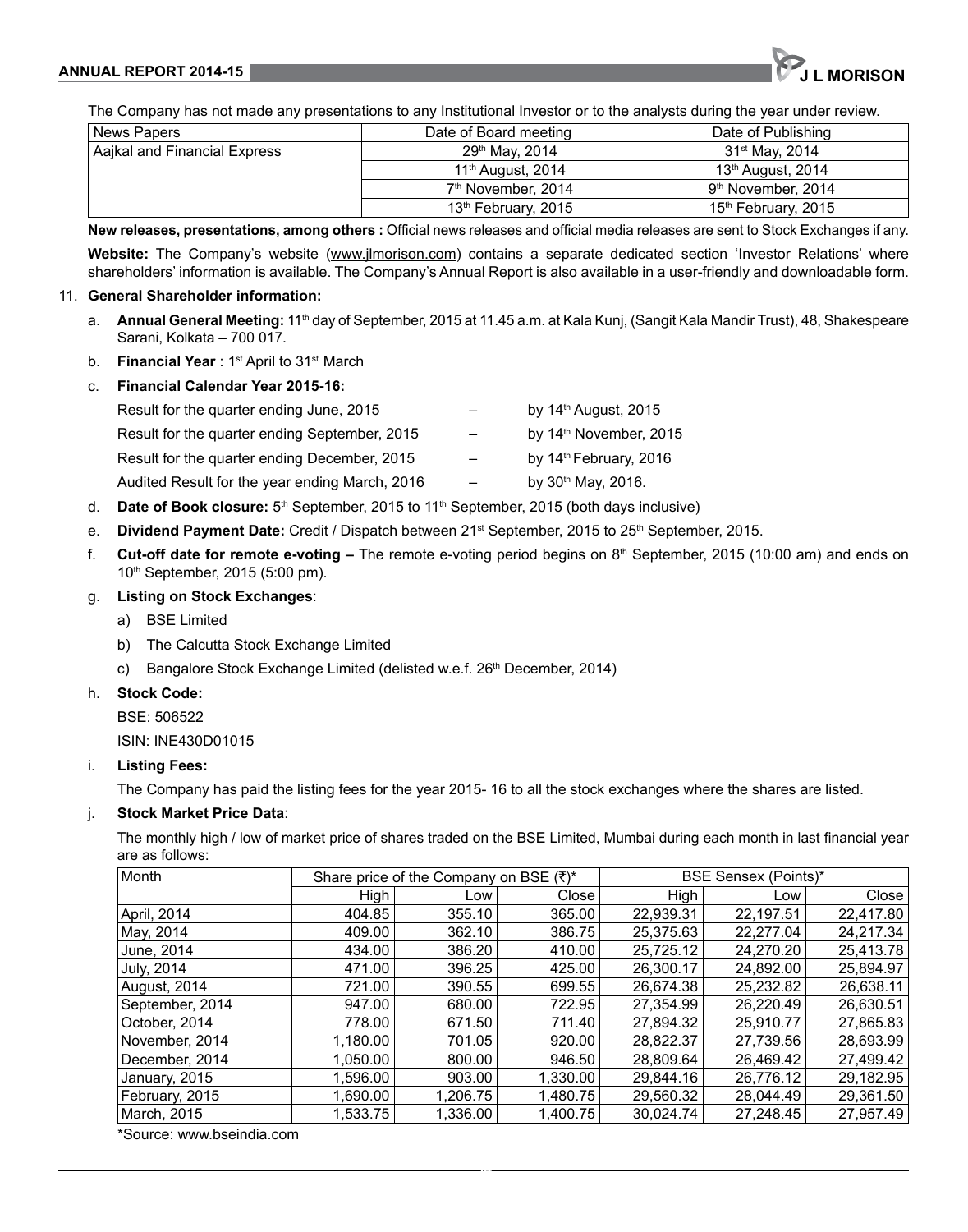Performance of J. L. Morison (India) Limited share price in comparison to BSE Sensex (Based on closing Price) for the financial year ended 31st March, 2015



#### k. **Share Transfer System:**

All shares sent or transferred in physical form are registered by the Registrar and Share Transfer Agent (RTA) within 15 days of the lodgment, if documents, are found in order, except delay in some cases. Shares under objection are returned within two weeks. All requests for dematerialization of shares processed and the confirmation is given to the respective depositories i.e. National Securities Depository Limited (NSDL) and Central Depository Services Limited (CDSL) within 21 days.

### l. **Category wise distribution of equity shareholding as at 31st March, 2015:**

| Category                   | No. of shares of $\bar{\tau}$ 10 each | %      |
|----------------------------|---------------------------------------|--------|
| <b>Promoters Indian</b>    |                                       |        |
| Individuals                | 385                                   | 0.03   |
| <b>Bodies Corporate</b>    | 9,97,356                              | 73.06  |
| <b>Public Shareholding</b> |                                       |        |
| Institutions               | 70                                    | 0.01   |
| <b>Bodies Corporate</b>    | 1,00,281                              | 7.35   |
| Indian Public              | 2,64,613                              | 19.38  |
| Non Resident Indians       | 1,339                                 | 0.10   |
| Any other - Trust          | 990                                   | 0.07   |
| Total                      | 13,65,034                             | 100.00 |

#### **m. Distribution of shareholding as on 31st March, 2015:**

| Shares having nominal value of $\bar{z}$<br>From<br>Τo | No. of holders           | %      | No. of shares | %                        |
|--------------------------------------------------------|--------------------------|--------|---------------|--------------------------|
| 5000<br>-                                              | 3523                     | 97.86  | 139447        | 10.22                    |
| 5001<br>10000<br>—                                     | 39                       | 1.08   | 30412         | 2.23                     |
| 10001<br>20000<br>—                                    | 14                       | 0.39   | 20271         | 1.49                     |
| 20001<br>30000<br>$\overline{\phantom{0}}$             | $\overline{\phantom{a}}$ |        |               | $\overline{\phantom{0}}$ |
| 30001<br>40000<br>$\overline{\phantom{0}}$             | ◠                        | 0.08   | 9711          | 0.71                     |
| 40001<br>50000<br>$\overline{\phantom{0}}$             | ۰                        |        |               |                          |
| 50001<br>$-100000$                                     | 3                        | 0.08   | 20502         | 1.50                     |
| 100001 and above                                       | 18                       | 0.50   | 1144691       | 83.86                    |
| <b>TOTAL</b>                                           | 3600                     | 100.00 | 1365034       | 100.00                   |